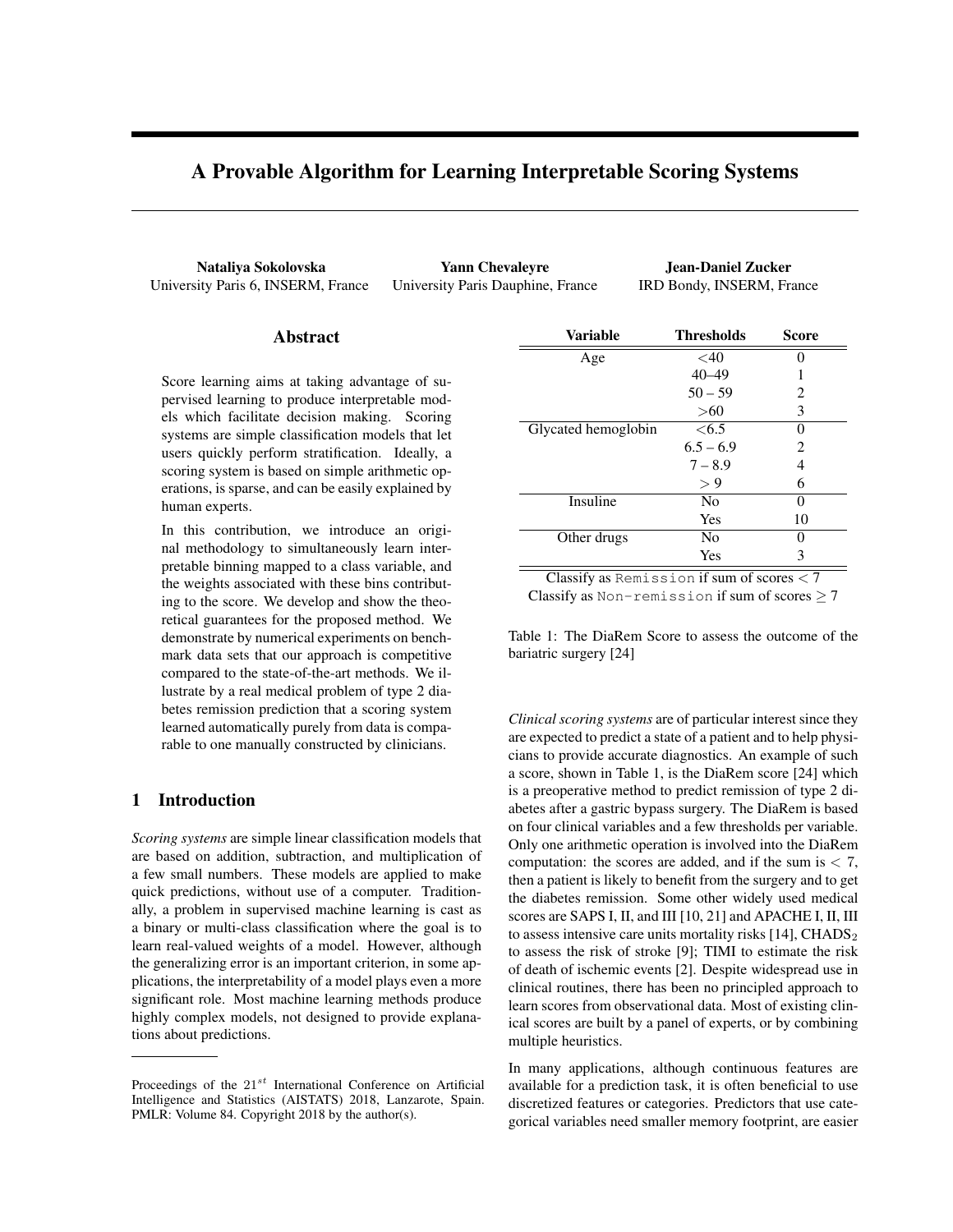to interpret, and can be applied directly by a human expert to make a new prediction. The difficulty to learn discrete classifiers is well known (see, e.g., [4]): minimizing a convex loss function with discrete weights is NP-complete.

In this paper, we propose a principled approach to learn discrete scoring systems. Our approach is unique since it learns both the thresholds to discretize continuous variables, and the weights for the corresponding bins. The weights can be also discretized with a randomized rounding after training. To our knowledge, this paper is the first attempt to learn a discrete scoring system which relies on simultaneous learning of bins and their corresponding scores.

The algorithm we provide has the best of two worlds: accuracy and interpretability. It is fully optimised for feature selection, and it converges to an optimal solution.

This paper is organised as follows. We discuss the related work in Section 2. In Section 3, we introduce the novel algorithm and show its theoretical properties. The results of the numerical experiments are discussed in Section 4. Concluding remarks and perspectives close the paper.

# 2 Related Work

Our contribution is related to the new methods for interpretable machine learning. The SLIM (Supersparse Linear Integer Models) [27] is formulated as an integer programming task and optimizes directly the accuracy, the 0-1 loss, and the degree of sparsity. However, optimizing the 0-1 loss is NP-hard even with continuous weights, and training of a SLIM model on a large data set can be challenging.

Another modern avenue of research are Bayesian-based approaches to learn scoring systems. So, [7] introduced a Bayesian model where a prior favours fewer significant digits, and, therefore, the solution is sparse. A Bayesian model is also developed in [29] to construct a falling rule list, which is a list of simple if-then rules containing a decision-making process and which stratifies patients from the highest at-risk group to the lowest at-risk group. A similar idea, also based on Bayesian learning is considered by [16, 30] where the main motivation is to construct simple rules which are interpretable by human experts and can be used by healthcare providers.

Recently, [28] proposed to solve the score learning task with a cutting plane algorithm which is computationally efficient, since it iteratively solves a surrogate problem with a linear approximation of the loss function.

The state-of-the-art methods [27, 7, 16, 30, 28] are reported to be accurate, but an obvious drawback is that their output, the learned scores, apply to real-valued data (if the input data were real). Although medical data are often real indeed, a model which provides some interpretable discretization or learns *diagnostic thresholds*, is of a bigger interest for diagnostic purposes.

In our work, we cast the problem of binning as a feature selection task, where to add a bin, i.e. to add a threshold, is equivalent to add a feature into a model. It is known that feature selection and data categorization can slightly degrade performance relative to a real-valued predictor, however, in domains such as medical diagnostics, an interpretable model is preferred to a complex real-valued model which is the most accurate, if their performances are comparable. It was demonstrated [23] that it is possible to estimate sparse predictors efficiently while compromising on prediction accuracy. Binning or supervised discretization was reported to simplify the models, and not to degrade the generalizing performance. Usually, binning is performed as a pre-processing step before learning (see, e.g., [6, 19, 18, 3, 20, 11]).

Very recently, [1] introduced a new penalization called binarsity which penalizes the weights of a model learned from grouped one-hot encodings. Their approach is an attempt to learn an interpretable model using a penalty term.

# 3 Learning Scoring Systems

In this section, we introduce a novel algorithm called Fully Corrective Binning (FCB) which efficiently performs both binning and continuous weights learning. We also discuss how to produce a discrete scoring system, i.e. a model with discrete weights after the fully corrective binning procedure.

#### 3.1 Preliminaries

In a supervised learning scenario, an algorithm has access to training data  $\{X_i, Y_i\}_{i=1}^N \in (\mathcal{X} \times \mathcal{Y})^N$ , and the goal is to find a rule to discriminate observations into two or more classes as accurate as possible. The matrix of observations *X* has *N* rows (samples), and *p* columns (variables), and let  $X_{ij} \in [-\Omega, \Omega]$ .

**Definition 1.** (Encodings). For any  $X \in \mathcal{X}$ , we define the interval encoding

$$
Z_{ijlu} = \begin{cases} 1, \text{ if } X_{ij} \in ]l, u], \\ 0, \text{ otherwise.} \end{cases}
$$
 (3.1)

Therefore, *Z* could be viewed as a matrix with *N* rows and an extended number of *d* columns (where  $d \gg p$ ) indexed by the triplets  $j, l, u$ . The  $j$ -th column  $X_{\cdot j}$  is thus replaced in  $Z$  by  $d_j$  columns containing only zeros and ones.

We will show later that our problem can be cast as learning a linear prediction model on *Z*. This linear model will be represented by a parameter vector  $\theta \in \Theta \subset \mathbb{R}^d$ 

Without loss of generality, we consider a binary classification problem, where  $\mathcal{Y} \in \{-1, 1\}$ .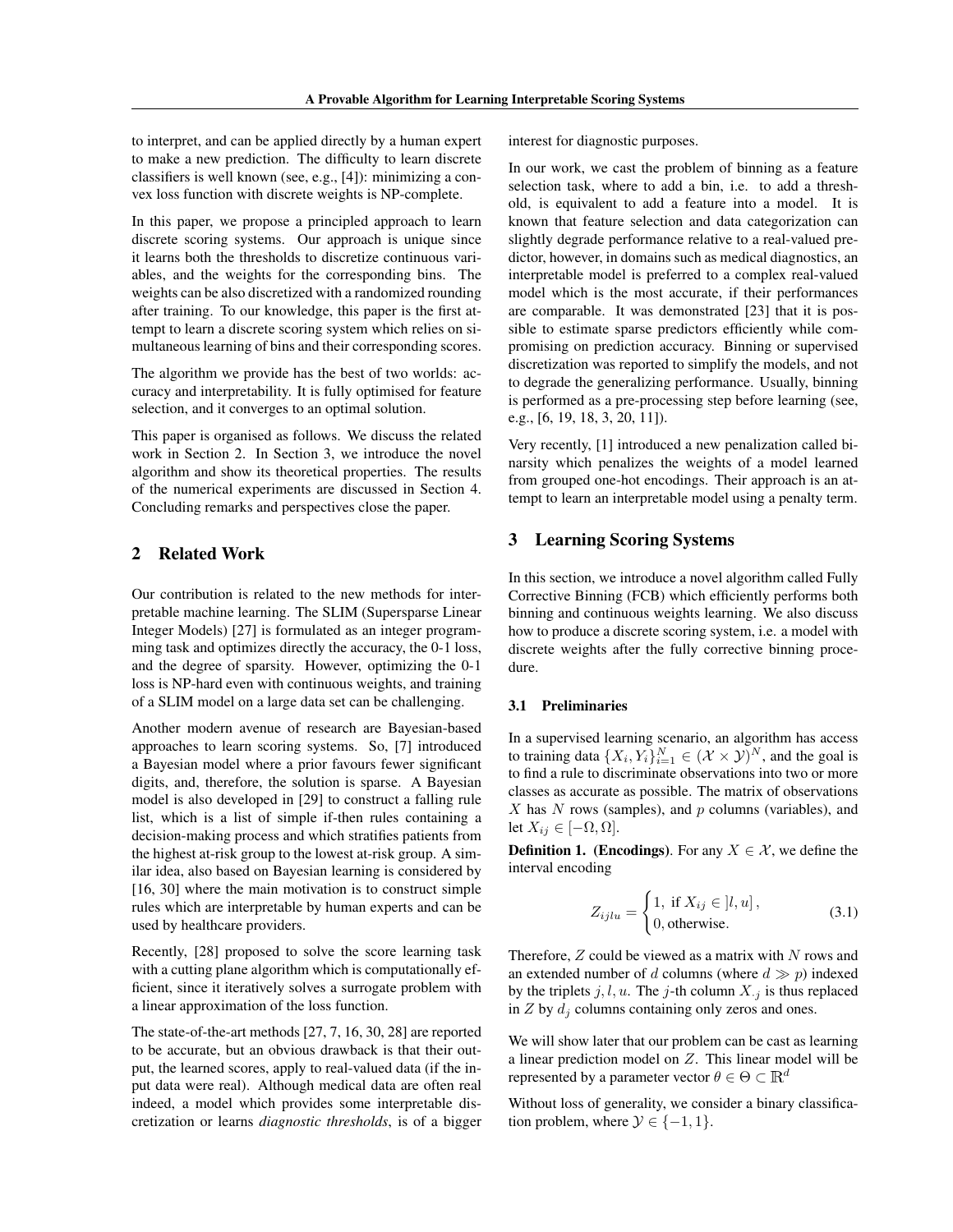|  | "ان |  | v | 1.6.<br>-00 |
|--|-----|--|---|-------------|
|  |     |  |   |             |
|  |     |  |   |             |

Table 2: A one-dimensional dataset composed of two samples (on the left), and the interval encoding of the dataset (on the right).

The learning problem is defined as the minimization of a loss function  $\ell(.,.,.)$  as follows:

$$
R(\theta) = \min_{\theta \in \Theta} \frac{1}{N} \sum_{i=1}^{N} \ell(Z_i, Y_i, \theta).
$$
 (3.2)

The sparsity of the vector  $\theta$  is defined as a number of nonzero elements in  $\theta$ , and is defined as the  $L_0$  norm:

$$
\|\theta\|_0 = |\{i : \theta_i \neq 0\}|. \tag{3.3}
$$

In the following, the set of integers  $\{1, \ldots, d\}$  is denoted by  $[d]$ . For a vector  $\theta$ , the support of  $\theta$  is defined as

$$
supp(\theta) = \{i \in [d] : \theta_i \neq 0\}.
$$
 (3.4)

Following the notations of [23], if  $F = \text{supp}(\theta)$ , and  $F' =$  $supp(\theta')$ , the set difference is  $F - F'$ .

# 3.2 Problem Statement

We define the problem of scoring systems learning as follows. We have a set of training examples  $\{Z_i, Y_i\}_{i=1}^N$ , where *Z* is the interval encoding of some matrix *X*, and *Y* is a class label. A score function is defined as  $\langle \theta, Z \rangle$ , where  $\theta$  is a coefficient vector, and  $\langle \cdot, \cdot \rangle$  is the scalar product. Given *Z*, and estimated weights  $\theta$ , a score  $s_i$  for an observation  $Z_i$  is equal to  $\langle \theta, Z_i \rangle$ . A class can be predicted according to the conditional probability

$$
p(y = 1|Z) = \frac{1}{1 + \exp(-\langle \theta, Z \rangle)}.
$$
 (3.5)

Definition 2. (Scoring model). Using the original matrix *X*, a scoring model is defined as a real-valued vector  $\theta$  such that there exists a function  $s_j$  which for every possible  $X_{\cdot j}$ returns its weight (or score)  $\theta_{jlu}$ :

$$
s_j(X_{ij}) = \theta_{jlu} \quad \text{ for } X_{ij} \in [l, u]. \tag{3.6}
$$

A scoring model is in its *minimal form* if for a variable *j* for any two consecutive intervals  $[l, r]$  and  $[r, u]$ 

$$
\theta_{jlr} \neq \theta_{jru}.\tag{3.7}
$$

Note that the minimal form is unique.

Two scoring models  $\theta$  and  $\theta'$  are *equivalent* if

$$
supp(\theta) \subseteq supp(\theta') \text{ or } supp(\theta') \subseteq supp(\theta), \qquad (3.8)
$$

and 
$$
\langle \theta, Z \rangle = \langle \theta', Z \rangle
$$
, (3.9)

For any scoring system in its minimal form, we define

$$
\|\theta\|_{fused} = \sum_{j=1,\ldots,p;l,r,u \in [-\Omega;\Omega]} |\theta_{jlr} - \theta_{jru}|. \tag{3.10}
$$

For example, a possible scoring model  $\theta$  for the data set presented in Table 2 could be

$$
\{\theta_{1-\infty}-1.6=-2, \quad \theta_{1-1.6+\infty}=2\},\tag{3.11}
$$

where the weights  $\theta = [-2, 2]$  are either provided by human experts or estimated purely from data. In this example, the values of  $X_{\cdot1}$  are split into two bins  $(-\infty, -1.6]$ and  $(-1.6, +\infty)$ .

#### 3.3 Relation to Feature Selection

We formulate the problem of optimal binning as a feature selection task, where to *split a bin* means to add a feature into a model, and to *merge two bins*, means to *delete* a feature from this model.

The trade-off between accuracy and sparsity of feature selection methods was extensively studied by [23]. The goal is to find a reasonable balance between  $R(\theta)$  and  $\|\theta\|_0$ , and the aim is to solve the following constrained optimization problem

$$
\min_{\theta:\|\theta\|_0\leq B} R(\theta),\tag{3.12}
$$

i.e. to minimize the empirical risk with the  $L_0$  norm bounded by a sparsity constraint *B*. It is easy to see that the problem (3.12) is not convex due to the constraint  $\|\theta\|_0 \leq B$ , and the task is NP-hard. Several approaches are considered in [23] in order to find an approximation of equation (3.12). One of the methods discussed in their paper is the fully corrective greedy selection which first fully adjusts weights of the current model so as to minimize the empirical risk, and then adds a new feature. Under *fully corrective* it is meant that the weights are optimized over all features added so far. A post-processing procedure based on replacement steps was also proposed by [23], and it aims to remove the feature with the smallest weights.

#### 3.4 Continuous Scoring Models

In this section, we introduce the Fully Corrective Binning algorithm which efficiently performs binning and learning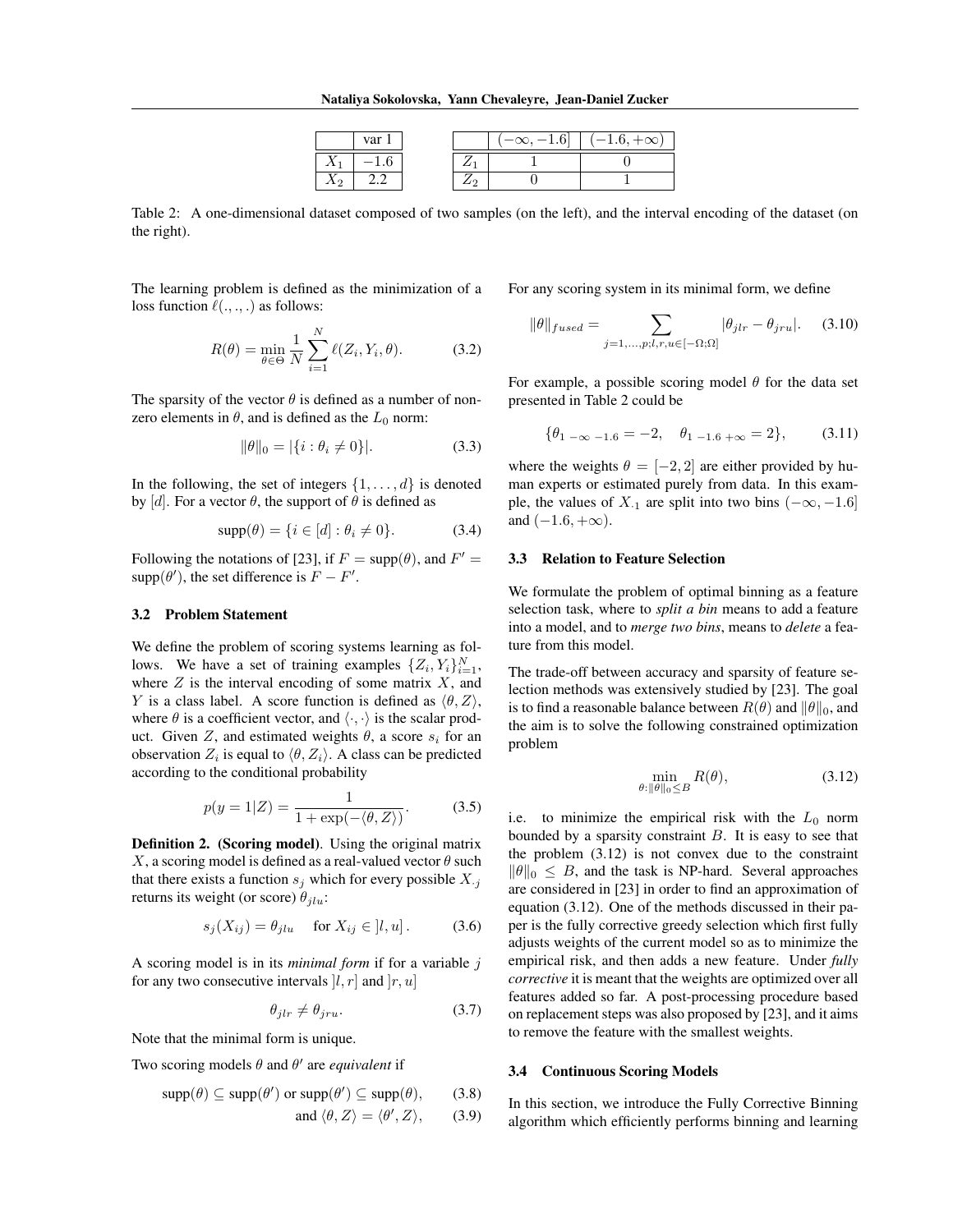of the corresponding scores. Our method is parameter-free. It needs neither the  $L_1$ , nor the  $L_0$  constraints, and relies on early stopping or on a similar greedy criterion.

The proposed algorithm at each iteration finds an optimal model over all already added features, and adds a new feature, i.e., splits one of the existing bins into two bins, if this operation minimizes the empirical risk:

$$
j, l, u, r = \underset{\text{for all } j, ]l, u], r \in ]l, u]}{\operatorname{argmax}} \left( \max\left( |(\nabla R)_{jlr}|, |(\nabla R)_{jru}| \right) \right),\tag{3.13}
$$

$$
\theta = (\theta \cup \{\theta_{jlr}, \theta_{jru}\}) - \{\theta_{jlu}\}.
$$
\n(3.14)

In a replacement step of the algorithm, the least important feature

$$
j, l, u, q = \operatorname*{argmin}_{\text{for all } j, [l, q], [q, u], q \in [l, u]} \left( |\theta_{j l q} - \theta_{j q u}| \right), \quad (3.15)
$$

$$
\theta = (\theta \cup \{\theta_{jlu}\}) - \{\theta_{jlq}, \theta_{jqu}\}.
$$
\n(3.16)

is removed from the model if this operation does not degrade the performance. In other words, one of the bins is merged with its neighbour. Now let us consider the theoretical guarantees of the newly introduced procedure which is given as Algorithm 1. The parameter *K* controls the number of bins, and can vary for different applications.

The proof of convergence of the introduced algorithm relies heavily on the following lemma [23].

Lemma 3. (Progress of one greedy iteration. Lemma A.5 of [23]).

Let  $\theta$  and  $\hat{\theta}$  be two scoring models. Let *F* and  $\hat{F}$  be the corresponding supports of vectors  $\theta$  and  $\hat{\theta}$ , with  $\hat{F} - F \neq 0$ , and such that

$$
\theta = \underset{\theta:supp(\theta)=F}{\operatorname{argmin}} R(\theta). \tag{3.17}
$$

Assume the loss function used in *R* is  $\beta$ -smooth. Then, for

$$
[\hat{l}, \hat{u}] = \underset{|l, u|}{\text{argmax}} \left| (\nabla R(\theta))_{|l, u|} \right|, \quad (3.18)
$$

we have:

$$
R(\theta) - \min_{\alpha} R(\theta + \alpha \mathbf{e}^{\left|\hat{l}, \hat{u}\right|}) \ge \frac{\left(R(\theta) - R(\hat{\theta})\right)^2}{2\beta \left(\sum_{b \in \hat{F} - F} |\hat{\theta}_b|\right)^2},
$$

where  $e^{j\hat{l},\hat{u}]}$  refers to the unitary vector where only component  $\left| \hat{l}, \hat{u} \right|$  is non-zero.

**Lemma 4.** Let  $\hat{\theta}$  and  $\theta$  be two minimal scoring models such that supp $(\hat{\theta}) \neq \text{supp}(\theta)$ . Let  $\overline{\theta}$  be a scoring model containing all possible splits  $|l, r|$  and  $|r, u| \in |l, u|$  for all variables  $j \in \{1, \ldots, p\}$ . Then  $\bar{\theta}$  is equivalent to  $\theta$ , and  $\theta'$ is also equivalent to  $\theta$ . It can be verified that

$$
\|\theta\|_1 \le \|\hat{\theta}\|_1 + \|\hat{\theta}\|_{fused}.
$$
 (3.19)

Proposition 5. *Let us consider an arbitrary scoring model in minimal form*  $\hat{\theta}$ *. After*  $T$  *iterations of the Fully Corrective Binning, we will get a scoring model*  $\theta$  *such that* 

$$
R(\theta) \le R(\hat{\theta}) + \frac{2\beta(\|\hat{\theta}\|_1 + \|\hat{\theta}\|_{\text{fixed}})^2}{T}.
$$
 (3.20)

*Proof.* Let *F* and  $\hat{F}$  be the supports of  $\theta$  and  $\hat{\theta}$  respectively,  $\hat{\theta} \neq \theta$  and  $F \neq \hat{F}$ . Let us build a scoring model  $\bar{\theta}$  that includes all possible splits of all existing bins

$$
[l, r], [r, u] \in ]l, u], l < r < u. \tag{3.21}
$$

The Fully Corrective Binning considers all these candidate splits in the binning phase of the learning procedure. Note that  $\theta$  is equivalent to  $\bar{\theta}$ , since supp $(\theta) \subseteq \text{supp}(\bar{\theta})$ , and also  $\hat{\theta}$  is equivalent to  $\bar{\theta}$ , since supp $(\bar{\theta}) \subseteq \text{supp}(\bar{\theta})$ .

If we apply Lemma 4, we see that all conditions required by Lemma 3 are met:

$$
R(\bar{\theta}) = R(\theta) \le R(\hat{\theta}), \tag{3.22}
$$

i.e. one greedy iteration of the algorithm leads to a substantial improvement.

To evaluate the model produced after *T* iterations, let us now apply the same trick recursively. Finding the maximal value among the gradient coordinates over all possible splits, what is exactly done by our algorithm, stems down to computing  $\max_{\text{for all }[l,u]} |(\nabla R)_{[l,u]}|$ , since the gradient values over intervals in supp $(\theta)$  are equal to zero given that  $\theta$ is optimal. Assume that  $|l, r|$  is an interval on which the absolute value of the gradient is maximal, and, hence, we split  $[l, u]$  into  $[l, r]$  and  $[r, u]$ . Lemma 3 gives us a bound on the progress brought by changing simultaneously the weights corresponding to ]*l, r*] and ]*r, u*].

Let  $\theta$  be the updated model after the split. Applying the result recursively *T* times, we get the bound.

 $\Box$ 

#### 3.5 Discrete Scoring Systems

Although real-valued scoring systems are of a big interest, discrete scores are even easier to be interpreted and to be used by human experts. In this section we discuss two methods how to construct scoring systems where the weights are integers.

A natural idea to learn a system where the weights are discrete is to apply the interval encoding, eq. (3.1), and to minimize the 0-1 loss penalized by the  $L_0$  norm:

$$
\min_{\theta} \frac{1}{N} \sum_{i=1}^{N} \mathbb{1}_{\{Y_i \theta^T X_i \le 0\}} + \Phi(\theta), \tag{3.23}
$$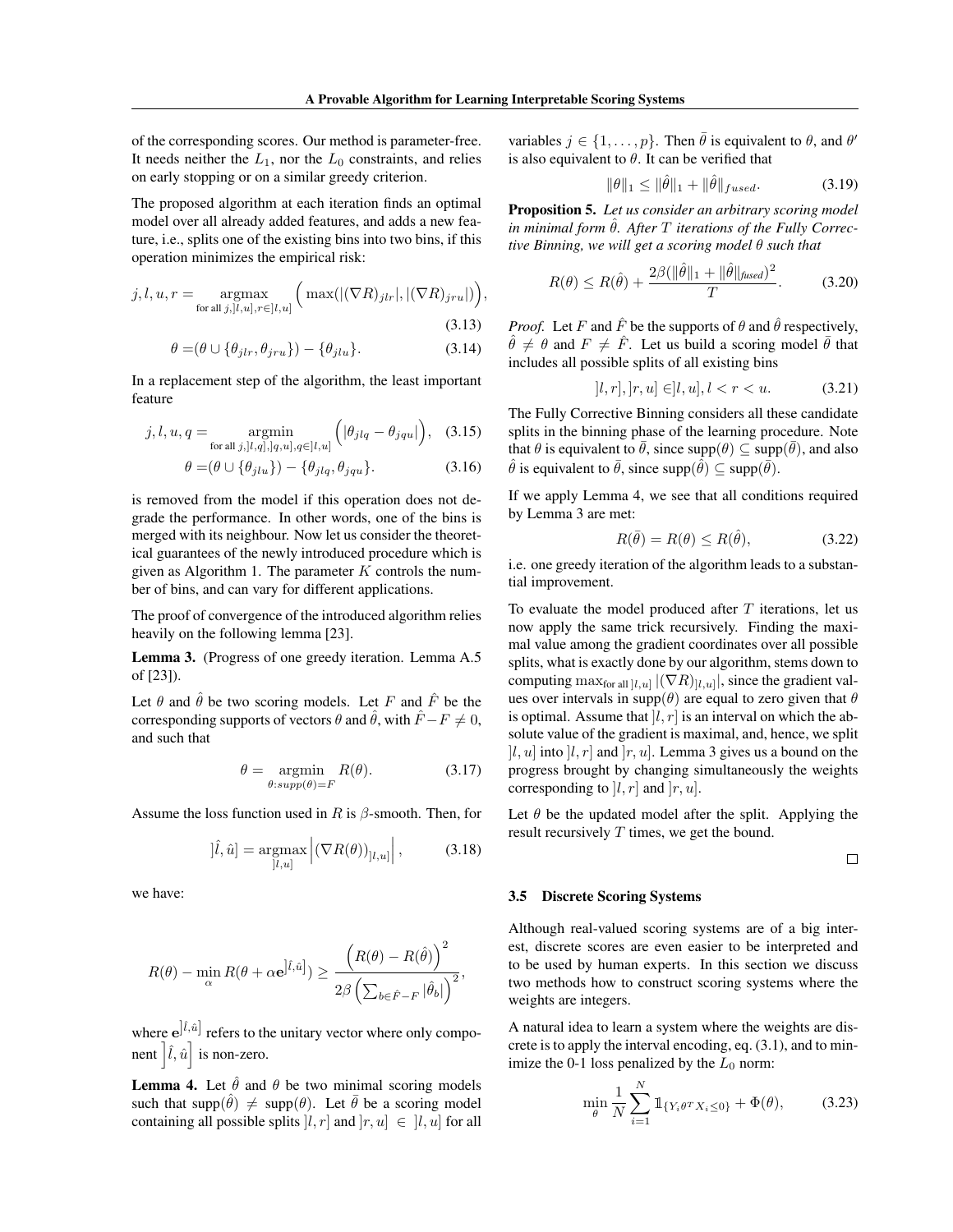#### Algorithm 1. The Fully Corrective Binning

| <b>Input:</b> Training data $\{X_i, Y_i\}_{i=1}^N$ ,<br>$X: N \times p$                                                                                                |                                                        |
|------------------------------------------------------------------------------------------------------------------------------------------------------------------------|--------------------------------------------------------|
| <b>Output:</b> Scoring model $\theta$                                                                                                                                  |                                                        |
| Construct matrix Z from X according to eq. $(3.1)$                                                                                                                     | // Initialize the bins                                 |
| for all $j \in \{1, \ldots, p\}$                                                                                                                                       |                                                        |
| $\theta_{j-\infty+\infty}=0$                                                                                                                                           | // Initialize the weights                              |
| end for                                                                                                                                                                |                                                        |
| $\theta = \arg \min R(\theta)$<br>$\text{supp}(\theta)$                                                                                                                | // Update the parameters                               |
| for $t = 1, \ldots, T$                                                                                                                                                 |                                                        |
| $j, l, u, r = \operatorname{argmax}_{\text{for all } j, [l, u], r \in [l, u]} \Big( \max( (\nabla R)_{jlr} ,  (\nabla R)_{jru} ) \Big),$                               | // Split (add) a variable and update the<br>binning    |
| $\theta = (\theta \cup \{\theta_{ilr}, \theta_{iru}\}) - \{\theta_{ilu}\}.$                                                                                            |                                                        |
| $\theta = \arg \min_{\text{supp}(\theta)} R(\theta)$                                                                                                                   | // Update the parameters, update $Z$                   |
| if $t > K$                                                                                                                                                             |                                                        |
| $j, l, u, q = \text{argmin}_{\text{for all } j, \lfloor l, q \rfloor, \lfloor q, u \rfloor, q \in [l, u]} \left( \lfloor \theta_{jlq} - \theta_{jqu} \rfloor \right),$ | // Merge (delete) a variable and update the<br>binning |
| $\theta = (\theta \cup \{\theta_{jlu}\}) - \{\theta_{jlq}, \theta_{jqu}\}.$                                                                                            |                                                        |
| $\theta = \arg \min R(\theta)$<br>$supp(\theta)$                                                                                                                       | // Update the parameters again, update $Z$             |
| end if                                                                                                                                                                 |                                                        |
| end for                                                                                                                                                                |                                                        |

where

 $\equiv$ 

$$
\Phi(\theta) = C_1 \sum_{j=1}^{p} \sum_{\text{for all } |l, u|} |\theta_{jlu}|_1 +
$$
\n(3.24)

$$
C_0 \sum_{j=1}^{p} \sum_{\text{for all }[l,u]} \mathbb{1}_{\{\theta j l u\}} +
$$
 (3.25)

$$
C_{1f} \sum_{j=2}^{p} \sum_{\text{for all } [l,r], [r,u]} |\theta_{jru} - \theta_{jlr}|_1 +
$$
 (3.26)

$$
C_{0f} \sum_{j=2}^{p} \sum_{\text{for all } [l,r], [r,u]} \mathbb{1}_{\{\theta_{jru} - \theta_{jlr} \neq 0\}}, \qquad (3.27)
$$

with  $C_1$ ,  $C_0$ ,  $C_{1f}$ , and  $C_{0f}$  chosen by cross validation. Such an approach is a generalization of the SLIM scoring system [27], and we provide its integer programming formulation in Appendix. The task is presented and solved as an integer programming problem, and we use the Matlab implementation<sup>1</sup> provided by the SLIM authors. The training procedure relies on the IBM ILOG CPLEX Optimization Studio2 which efficiently performs the constrained optimization. In particular, integrity constraints are added to the optimisation problem to obtain integer solutions.

Another idea to construct a model with integer weights, is to discretize the real-valued weights after the fully corrective binning procedure, e.g., a randomized rounding method (see [12, 4] for details) can be applied to the continuous scores after training.

### 4 Experiments

In this section, we share the results of our experiments on simulated data, on two standard benchmarks, and a real biomedical challenge. We compare the proposed approach both with continuous and discrete weights to the state-ofthe-art SLIM scoring system [27], and to the 0-1 loss penalized by the fused  $L_0$ . We also test the performance of models where we perform data discretization as the pre-processing step using top-down discretization methods such as CAIM [15], CACC [26], Ameva [13], and the Minimum Description Length Principle method [8]. FCB on the figures below stands for the proposed Fully Corrective Binning approach. We show the performance of the continuous and discrete versions of the algorithm.

#### 4.1 Synthetic Data

We first illustrate how the proposed approach performs binning and weight estimation on a simulated data set. The binary artificial task is constructed as follows. We fix the number of variables, and the number of optimal bins per each variable. We randomly draw the optimal weights associated with each bin of each variable according to the Gaussian normal distribution. The class label is equal to 1 if the sum of corresponding weights over all variables is bigger or equal to 0, and otherwise the class label is set

<sup>1</sup> https://github.com/ustunb/slim-matlab

<sup>&</sup>lt;sup>2</sup>http://www-03.ibm.com/software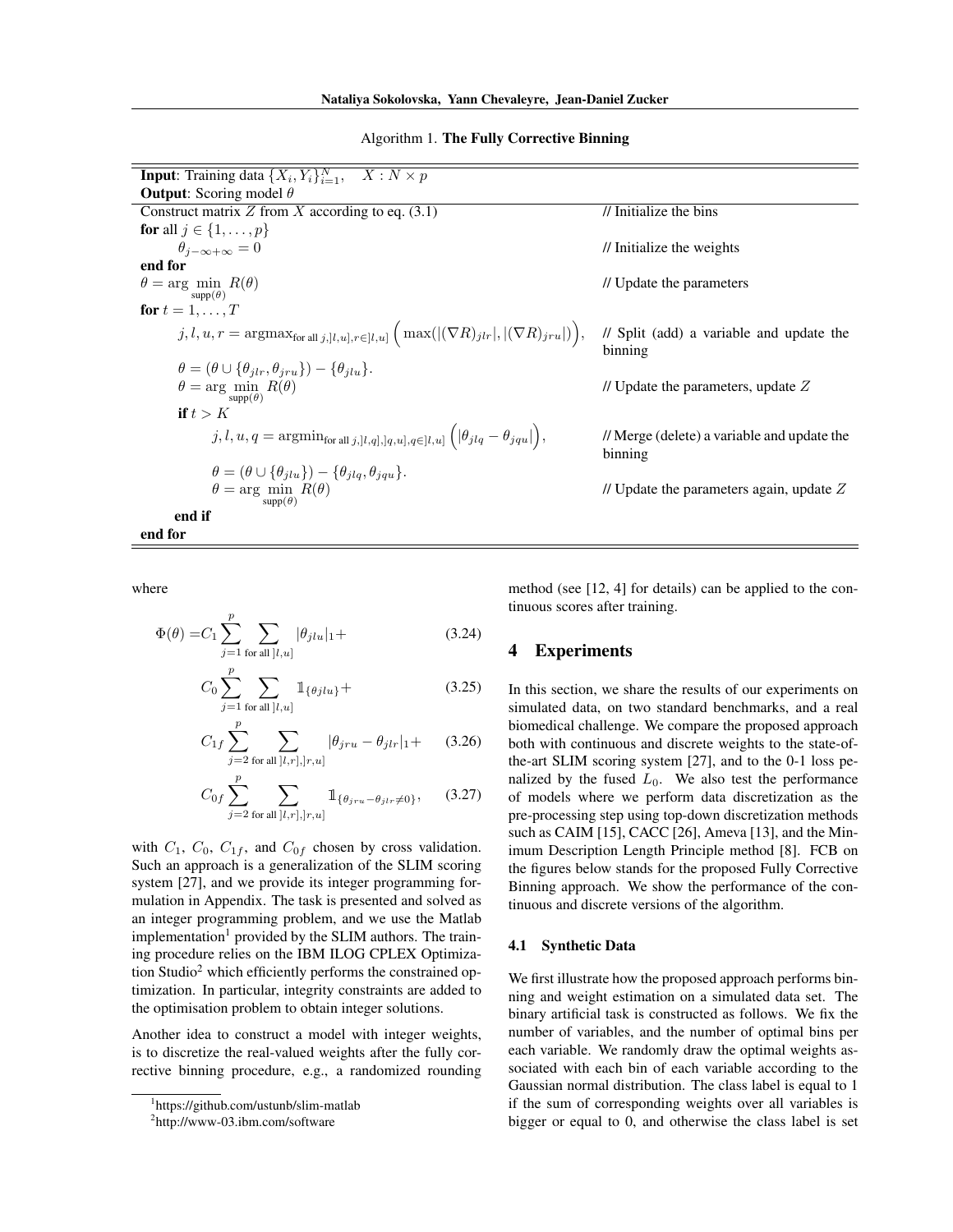#### to  $0$ .

We test two simple cases. The first case with one variable and two bins, and a slightly more complex problem with two variables and two bins for each variable. We generate 10 000 observations and labels, and we show the estimated cuts defining bins, and the corresponding weights. We minimize the hinge loss to perform training. Note that the model we fit is not the model from which the data were generated. Hence, the model we learn is always ill-specified.

Figure 1 illustrates the cuts and the weights. The red lines are the optimal cuts defined by the true unknown model. On the left is the simplest case with 1 variable with two bins, and our algorithm finds the optimal cut at the first iteration, and the learned weights let to predict the class with accuracy which is very close to 100%. In the case with 2 variables, our algorithm finds a reasonable model after 2 iterations only, and after 10 iterations it finds the true cuts.

Next, we illustrate on Figure 2 the performance of the Fully Corrective Binning on three simulated data sets. The tasks are two-dimensional binary classification problems, with blue points belonging to class 1, and red points belonging to class 2. The first row of Figure 2 shows the distribution of points in the data sets. In the second row we plot the boundaries found by the linear hinge loss classifier. The third row displays the boundaries obtained with the Fully Corrective Binning algorithm. The last row shows the performance in terms of 10-fold cross validation test error of the hinge loss and of the FCB. Our results are similar to the findings of [1]: the discretized classifier is promising on non-linear data sets, shown in the columns 1 and 2 of Figure 2. However, in some cases such as the case of a linear classification problem shown in the column 3, it seems that the binarization of features can lead to an important overfitting. If we allow the algorithm to produce too many bins, i.e. if *K* in Algorithm 1 is chosen too big, a model can be overfitted.

### 4.2 Standard Biomedical Benchmarks

In this section, we share our results on two standard benchmarks, Glaucoma and Breast cancer prediction tasks. The Breast cancer data are downloadable from the UCI Machine Learning repository<sup>3</sup> [17]. In the Breast Cancer Wisconsin (Prognostic) data set, we dispose of about 30 parameters describing characteristics of the cell nuclei present in the medical images for 198 patients [25]. All parameters are continuous. Glaucoma diagnosis set includes data from laser scanning images taken from the eye background for 170 patients and 66 attributes, providing information on the morphology of the optic nerve head, the visual field, the intra occular pressure and a membership variable. The data

| Variable            | <b>Thresholds</b> | Score             |
|---------------------|-------------------|-------------------|
| Age                 | ${<}38$           |                   |
|                     | $38 - 52$         | 2                 |
|                     | $52 - 70$         | 4                 |
| Glycated hemoglobin | ${<}7.0$          | $\mathbf{\Omega}$ |
|                     | $7.0 - 7.4$       | 2                 |
|                     | $7.4 - 20$        | 4                 |
| Insuline            | N <sub>0</sub>    | $\mathbf{\Omega}$ |
|                     | Yes               |                   |
| Other drugs         | N <sub>0</sub>    | $\mathbf{\Omega}$ |
|                     | Yes               |                   |

Classify as Remission if sum of scores *<* 8 Classify as Non-remission if sum of scores  $\geq 8$ 

Table 4: Diabetes remission scoring model learnt by for the Fully Corrective Binning algorithm.

#### is part of the "ipred" R package [22].

To evaluate our approach, we perform 10-fold cross validation and boxplot the testing error. The error rates for all tested methods are shown on Figure 3. On the left, we show the results for the Breast cancer data, in the center, for the Glaucoma data, and on the right, for the original Diabetes remission task described in the following section. It is easy to see that the discrete fully corrective binning outperforms the state-of-the-art. Note that it does not make any sense to test the FCB on the data sets chosen by [16, 30, 28], since these benchmarks are discrete.

#### 4.3 Real Biomedical Challenge

Recently physicians [24] proposed a discrete clinical score called DiaRem score to predict whether a gastric bypass surgery could lead to a diabetes remission. It is based on four clinical variables only, namely, age, glycated hemoglobin, and it takes into account whether insuline is taken, and whether other anti-diabetic drugs are prescribed to a patient. Each clinical continuous variable (age and glycated hemoglobin) was discretized in some meaningful for physicians and clinicians way. It was reported that to obtain the score for each category, the odd ratios were computed, and some heuristic method was applied to get the integer weights. The original DiaRem clinical thresholds and the scores for the bins are shown in Table 1.

Only one arithmetic operation is needed to predict an outcome for a new patient. If the final score which is the sum of weights associated with each clinical category is *<* 7, then this patient will benefit from the operation with probability 80%. If the sum of corresponding values for age, glycated hemoglobin, insuline, and other drugs for a particular patient is more than 7, then the remission is not likely. The separator value which is equal to 7 was reported to be the optimal one by [5].

<sup>3</sup> http://archive.ics.uci.edu/ml/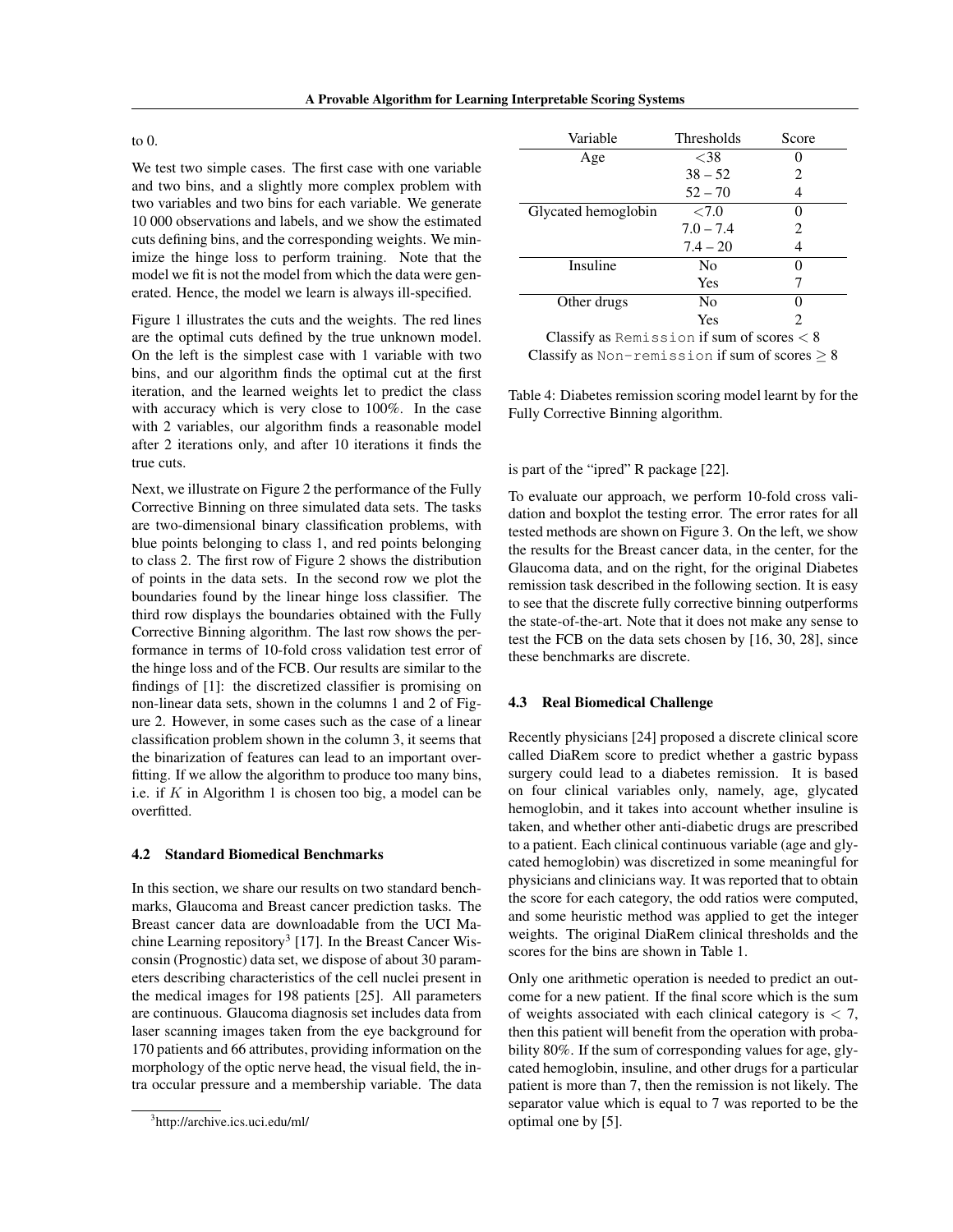

Figure 1: Simulated Data. On the left: 1 variable, 2 bins, and 1 iteration. In the center: 2 variables, 2 bins, and 2 iterations. On the right: 2 variables, 2 bins, and 10 iterations. Above: the cuts, below: the weights.



Figure 2: Comparison of the linear hinge loss and the FCB separators on three simulated toy data sets.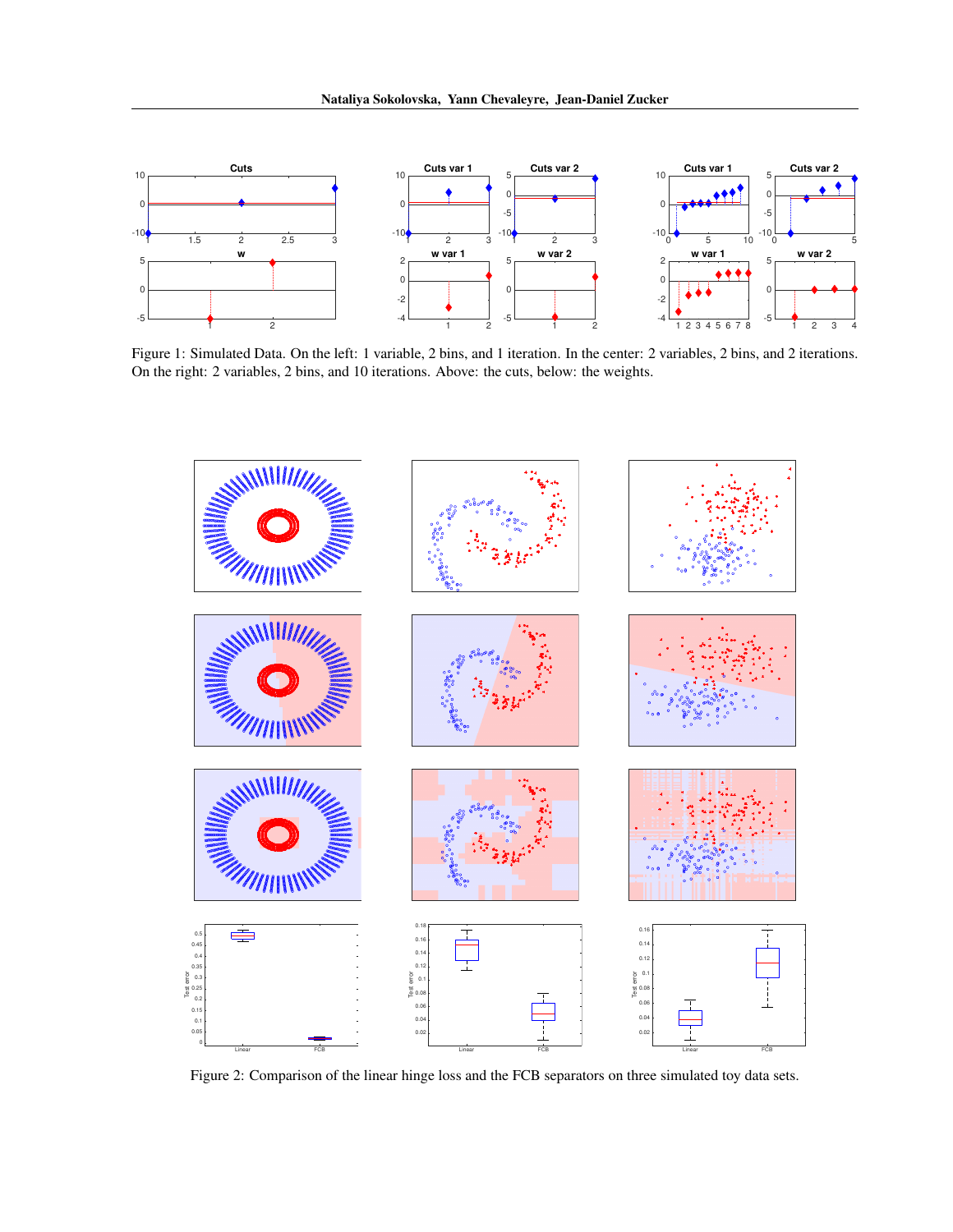

Figure 3: Test error. On the left: Breast cancer data; in the center: Glaucoma data set; on the right: Diabetes remission prediction.

We tried to learn the DiaRem score automatically. The data set of type 2 diabetic subjects is produced and managed by the Department of Nutrition, Center of Reference for Medical and Surgical Care of Obesity, at the Institute of Cardiometabolism and Nutrition (ICAN), Pitié-Salpêtrière Hospital (Paris, France).

We applied the fully corrective binning both continuous and discrete, the SLIM scoring system, and its version penalized by the  $L_0$  norm to learn the diabetes remission scoring system in a completely automated way. The generalizing error is shown on Figure 3 on the right. With our algorithm, we got an alternative score which can be compared to the DiaRem (Table 1), presented as Table 4. Both scoring systems have similar accuracy (around 82%).

# 5 Conclusions

Our goal was to develop a principled approach to learn scores from continuous data where we simultaneously estimate interpretable thresholds to bin data, and the corresponding scores. The proper theoretical support for the proposed fully corrective binning algorithm is provided in Section 3. We have visualized the intuition how the proposed method learns the separator between two classes. We have demonstrated by our experiments on standard biomedical data from the UCI machine learning repository that the novel approach is promising and competitive compared to several modern methods. Namely, the algorithm outperforms or achieves the state-of-the-art accuracy. Also note, that the state-of-the-art method SLIM relies on linear programming optimization with integrity constraints what is computationally expensive, and can be intractable for huge data sets.

Another important result is discussed in Section 4.3 where we describe a real original medical challenge. We illustrated by a problem of type 2 diabetes remission the potential of the proposed algorithm to efficiently learn scores purely from data, what traditionally costs many hours of work of human experts. Although quite promising and efficient, the current version of the novel algorithm is not fully optimized. Currently we are investigating applications of the fully corrective binning to huge data sets such as metagenomic data, and consider the scalability issues. Another avenue of research is to adopt deep learning architectures for learning scoring systems.

# Acknowledgements

The work was supported by the French National Research Agency (ANR JCJC *DiagnoLearn*).

# Appendix

Here we provide an Integer Programming formulation to train the 0-1 loss penalized by the fused  $L_0$  norm:

$$
\min_{\lambda,\psi,\Phi,\alpha,\beta} \frac{1}{N} \sum_{i=1}^{N} \psi_i + \sum_{j=1}^{p} \Phi_j
$$
\n(5.1)

such that for  $i = 1, ..., N, j = 1, ..., p$  (5.2)

$$
M_i \psi_i \ge \gamma - \sum_{j=1}^p y_i \lambda_j x_{ij} \tag{5.3}
$$

$$
\Phi_j = C_0 \alpha_j + C_1 \beta_j + C_0 f \alpha_{jf} + C_{1f} \beta_{jf} \tag{5.4}
$$

$$
-\Lambda_j \alpha_j \le \lambda_j \le \Lambda_j \alpha_j, -\beta_j \le \lambda_j \le \beta_j \tag{5.5}
$$

$$
-\Lambda_{jf}\alpha_{jf} \le \lambda_j - \lambda_{j-1} \le \Lambda_{jf}\alpha_{jf} \tag{5.6}
$$

$$
-\beta_{jf} \le \lambda_j - \lambda_{j-1} \le \beta_{jf} \tag{5.7}
$$

$$
\psi_i \in \{0, 1\} \Phi_j \in \mathbb{R}_+ \lambda_j \in \mathcal{L}_j \tag{5.8}
$$

$$
\alpha_j \in \{0, 1\} \quad \beta_j \in \{0, 1\} \tag{5.9}
$$

$$
\alpha_{jf} \in \{0, 1\} \quad \beta_{jf} \in \{0, 1\} \tag{5.10}
$$

### References

[1] M. Z. Alaya, S. Bussy, S. Gaiffas, and A. Guilloux. Binarsity: a penalization for one-hot encoded features. arXiv:1703.08619, 2017.